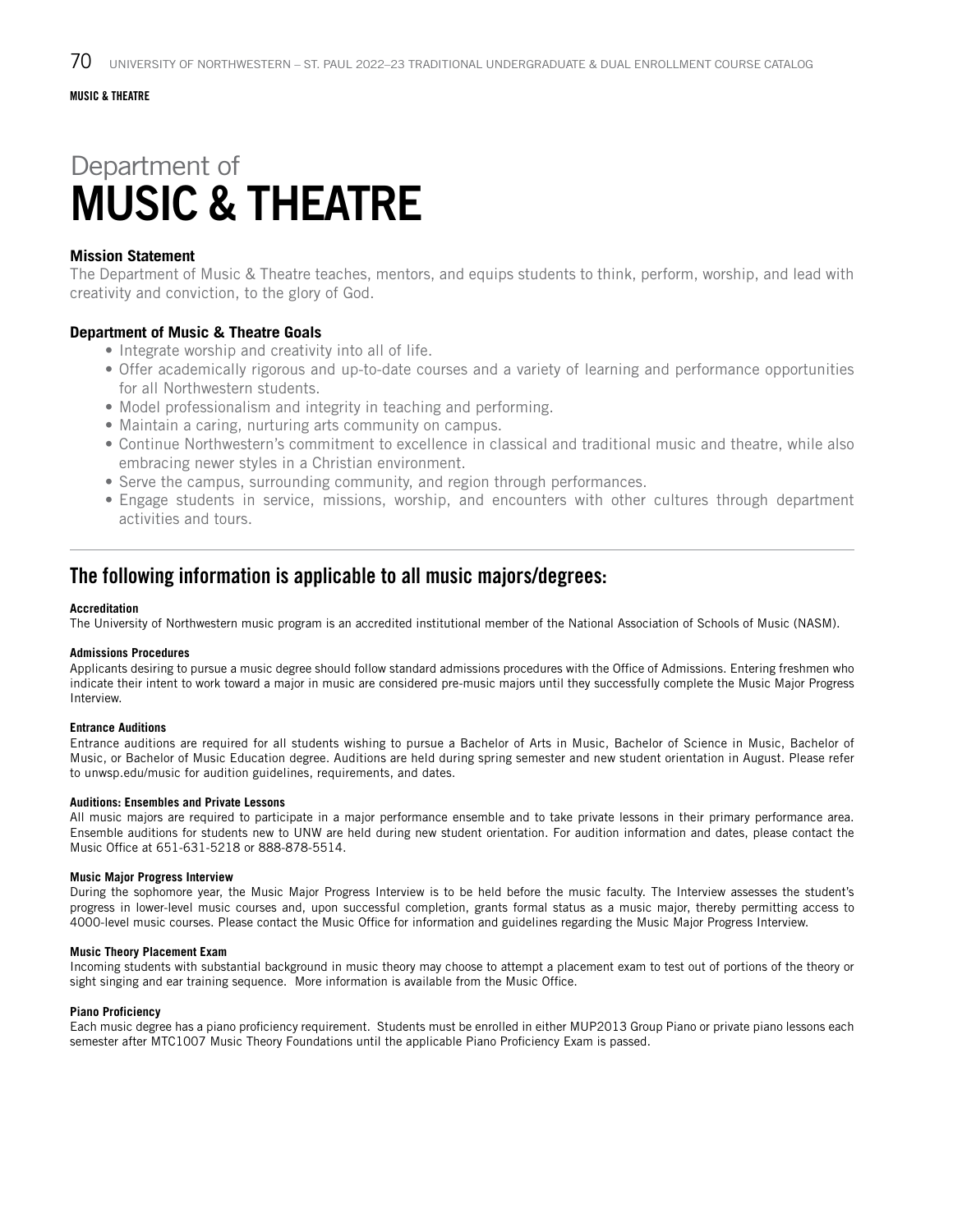#### **Transfer Students**

- All transfer music major applicants must go through the Music Audition Application process (including the online Music Theory Placement Exam) in order to be admitted (see unwsp.edu/music).
- At least 50% of the required ensemble credits for a music major/minor must be completed at UNW.
- The number of applied lesson credits accepted by UNW will be determined after one semester of applied lessons at UNW.<br>• Placement exams may be required for transfer credit for coursework in music theory/sight singing and
- Placement exams may be required for transfer credit for coursework in music theory/sight singing and ear training. This policy applies to both transfer applicants and current UNW students. Transfer credit and/or placement in the UNW theory/sight singing and ear training sequence will be based on the applicant's performance on the exam. Contact the Department of Music & Theatre to schedule an exam (651-631-5218 or 888-878-5514).

#### **Grades**

All coursework in music must be passed with a grade of C- or above. For the Bachelor of Music Education, all coursework in the major, both music and education, must be passed with a grade of C or above.

#### **Articulation Agreement in Music**

Northwestern has an articulation agreement with Anoka-Ramsey Community College (ARCC) that facilitates credit transfer and provides a smooth transition for a student's Associate in Fine Arts: Music from ARCC to Northwestern's Bachelor of Arts degree in Music. Students must complete the entire ARCC program and meet Northwestern's admission requirements. Students must earn a grade of C- or better for credits to transfer. Students must fulfill the graduation requirements at both institutions. Contact the Office of Admissions at University of Northwestern at admissions@unwsp. edu for the Program Articulation Table to see which specific courses will transfer.

## **Composition Major** Bachelor of Music

The Bachelor of Music in Composition is a professional degree for the musically talented student interested in a highly intensive, in-depth study of music within the context of Scripture and the liberal arts. In addition to the music credits, the degree also includes core curriculum courses to round out one's studies. It is an appropriate degree for students considering graduate studies, private teaching, composing and arranging, or other music-related professions. The Bachelor of Music in Composition does not qualify the student to be licensed to teach public school music. The degree is granted upon completion of credits specified on pages 48–49 (40 credits must be successfully completed in 3000- or 4000-level courses).

#### ENTRANCE AUDITIONS

ENTRANCE AUDITIONS ARE REQUIRED FOR ALL STUDENTS WISHING TO PURSUE A BACHELOR OF ARTS IN MUSIC, BACHELOR OF SCIENCE IN MUSIC, BACHELOR OF MUSIC, OR<br>BACHELOR OF MUSIC EDUCATION. AUDITIONS ARE HELD DURING SPRING SEMESTER AND MUST AUDITION IN COMPOSITION AND ON A SECONDARY INSTRUMENT/VOICE. PLEASE REFER TO THE MUSIC DEPARTMENT WEB PAGE AT UNWSP.EDU/MUSIC FOR AUDITION GUIDELINES, REQUIREMENTS, AND DATES FOR THE CURRENT ACADEMIC YEAR.

- **• Cultural & Global Engagement** course in core curriculum must include MUH3106.
- **• Creative Expression** courses in core curriculum must include MUS1075, MCH3007, or MUH3105.

| Music Core                   |                                                                                 |  |
|------------------------------|---------------------------------------------------------------------------------|--|
| MTC1007                      | Music Theory Foundations 4                                                      |  |
| MTC2112                      | Music Theory II: Diatonic Practice 3                                            |  |
| MTC2004                      | Sight Singing and Ear Training II 1                                             |  |
| MTC3101                      | Music Theory III: Chromatic and Jazz-Pop Harmony [OCE] 3                        |  |
| MTC3102                      | Music Theory IV: Practices after 1875  3                                        |  |
| MTC3103                      | Sight Singing and Ear Training III. 1                                           |  |
| MTC3104                      | Sight Singing and Ear Training IV 1                                             |  |
| MUH3101                      | Western Music History to 1750 [WCE] $\dots \dots$ 4                             |  |
| MUH3102                      | Western Music History after 1750 [WCE] $\ldots$ . 4                             |  |
| MUH3106                      | Music in World Cultures (SEE CULTURAL & GLOBAL<br>ENGAGEMENT REQUIREMENT ABOVE) |  |
| MUS1000                      | Music Hour (8 SEMESTERS REQUIRED)                                               |  |
| MUS2176                      | Fundamentals of Conducting 2                                                    |  |
| Select one of the following: |                                                                                 |  |
|                              | (SEE CREATIVE EXPRESSION REQUIREMENT ABOVE)                                     |  |
|                              | MUS1075 Introduction to Music                                                   |  |
| MCH3007                      | History of Music in the Church                                                  |  |
| MUH3105                      | American Music                                                                  |  |

|                              | (8 SEMESTERS IN ENSEMBLES; UP TO 2 SEMESTERS MAY BE SMALL ENSEMBLES.<br>A MINIMUM OF 6 SEMESTERS TAKEN FOR CREDIT.)                                                                                                        |
|------------------------------|----------------------------------------------------------------------------------------------------------------------------------------------------------------------------------------------------------------------------|
| PROFICIENCY EXAM IS PASSED.) | (PIANO SECONDARY STUDENTS MUST BE ENROLLED IN PRIVATE OR GROUP PIANO UNTIL<br>THE PIANO PROFICIENCY EXAM IS PASSED, VOCAL OR INSTRUMENTAL SECONDARY<br>STUDENTS MUST BE ENROLLED IN PRIVATE OR GROUP PIANO UNTIL THE PIANO |
|                              |                                                                                                                                                                                                                            |
| MTC4207                      | Orchestration 2                                                                                                                                                                                                            |
| MTC4209                      |                                                                                                                                                                                                                            |
| MTC4305                      |                                                                                                                                                                                                                            |
| MUP21XX                      | Secondary Applied Voice/Instrument. 4<br>(4 SEMESTERS/CREDITS OF LESSONS AT SECONDARY LEVEL ON ONE<br>INSTRUMENT.)                                                                                                         |
| MUP2160                      | Private Composition - Major4                                                                                                                                                                                               |
| MUP3160                      | Private Composition - Major2                                                                                                                                                                                               |
| MUP3360                      | Private Counterpoint - Major 2                                                                                                                                                                                             |
| MUP4160                      | Private Composition - Major. 4                                                                                                                                                                                             |
| MUP4696                      |                                                                                                                                                                                                                            |
|                              | <b>Music Electives</b> (a minimum of 6 upper-level credits) $\ldots \ldots \ldots \ldots \ldots 8$                                                                                                                         |
|                              | WCE = WRITTEN COMMUNICATION EMPHASIS.<br>OCE - ORAL COMMUNICATION EMPHASIS                                                                                                                                                 |

OCE = ORAL COMMUNICATION EMPHASIS. SEE PAGE 50 FOR EXPLANATION AND PREREQUISITES.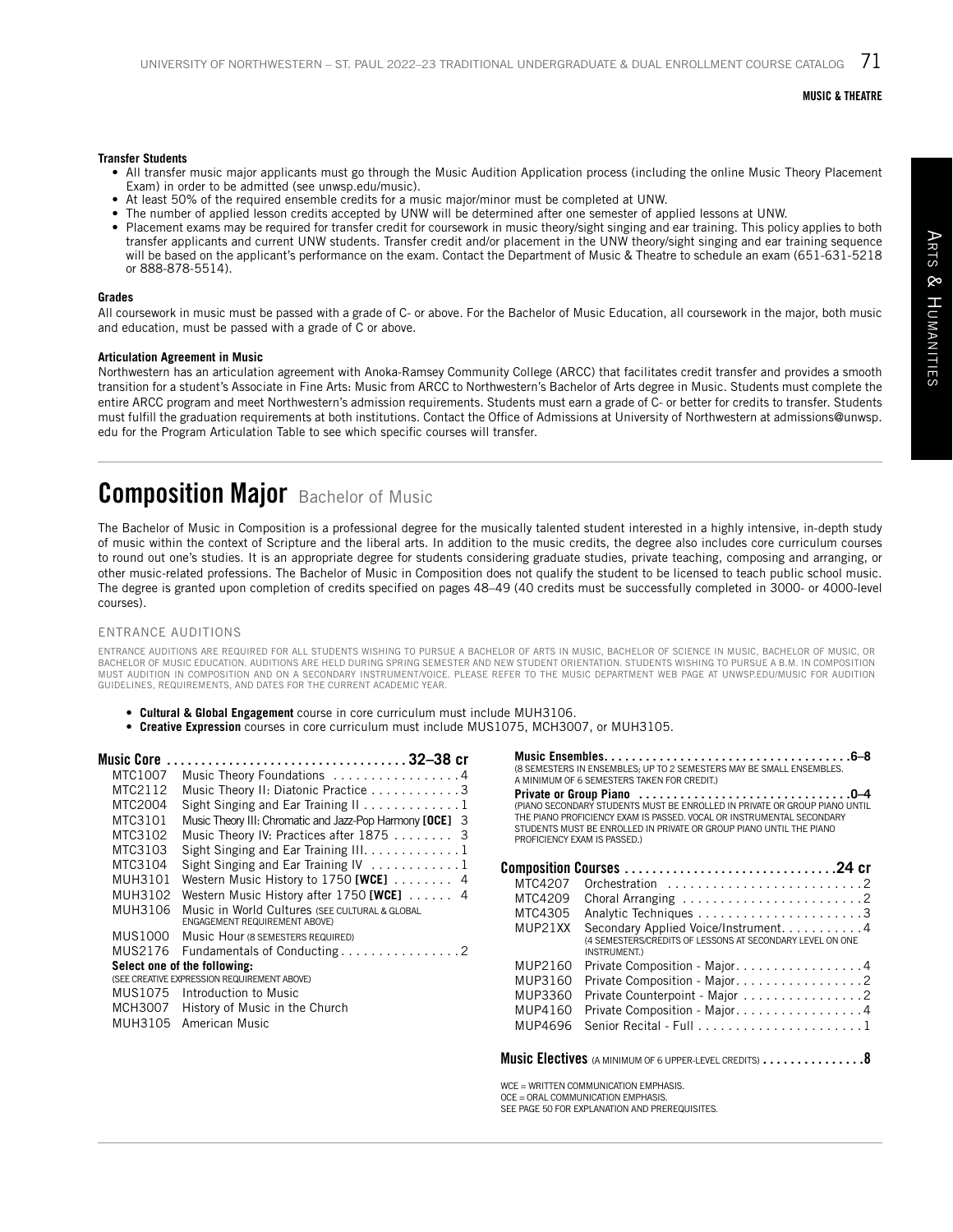### **Music Major** Bachelor of Arts or Bachelor of Science

The Bachelor of Arts or Bachelor of Science degree in Music is designed for the musically talented student interested in studying music within the context of Scripture and the liberal arts. It is an appropriate degree program for the student considering private teaching, music business, music ministry, graduate training, or a wide range of careers related to music. The B.A./B.S. in Music does not qualify the student to be licensed to teach public school music. The degree is granted upon completion of credits specified on pages 48–49 (40 credits must be successfully completed in 3000- or 4000-level courses).

#### ENTRANCE AUDITIONS

ENTRANCE AUDITIONS ARE REQUIRED FOR ALL STUDENTS WISHING TO PURSUE A BACHELOR OF ARTS IN MUSIC, BACHELOR OF SCIENCE IN MUSIC, BACHELOR OF MUSIC, OR BACHELOR OF MUSIC EDUCATION. AUDITIONS ARE HELD DURING SPRING SEMESTER AND NEW STUDENT ORIENTATION. PLEASE REFER TO THE MUSIC DEPARTMENT WEB PAGE AT UNWSP.EDU/MUSIC FOR AUDITION GUIDELINES, REQUIREMENTS AND DATES FOR THE CURRENT ACADEMIC YEAR.

- **• Cultural & Global Engagement** course in core curriculum must include MUH3106.
- **Creative Expression** courses in core curriculum must include MUS1075, MCH3007, or MUH3105.
- **• B.A. option** requires achieving 1002-level competency in an approved foreign language. See page 46.

| MTC1007                      | Music Theory Foundations4                                                              |  |
|------------------------------|----------------------------------------------------------------------------------------|--|
| MTC2112                      | Music Theory II: Diatonic Practice 3                                                   |  |
| MTC2004                      | Sight Singing and Ear Training II 1                                                    |  |
| MTC3101                      | Music Theory III: Chromatic and Jazz-Pop Harmony [OCE] 3                               |  |
| MTC3103                      | Sight Singing and Ear Training III. 1                                                  |  |
| MUH3101                      | Western Music History to 1750 [WCE] $\dots\dots\dots$                                  |  |
| MUH3102                      | Western Music History after $1750$ [WCE]. $\dots \dots 4$                              |  |
| MUH3106                      | Music in World Cultures (SEE CULTURAL & GLOBAL<br><b>ENGAGEMENT REQUIREMENT ABOVE)</b> |  |
| MUS1000                      | Music Hour (6 SEMESTERS REQUIRED)                                                      |  |
| MUS2176                      | Fundamentals of Conducting 2                                                           |  |
|                              | Select one of the following:                                                           |  |
| MUS4841                      |                                                                                        |  |
| MUS4995                      |                                                                                        |  |
| Select one of the following: |                                                                                        |  |
|                              | (SEE CREATIVE EXPRESSION REQUIREMENT ABOVE)                                            |  |
| MCH3007                      | History of Music in the Church                                                         |  |
| MUS1075                      | Introduction to Music                                                                  |  |
| MUH3105                      | American Music                                                                         |  |

**Private or Group Piano**. 0–3 (STUDENTS MUST BE ENROLLED IN PRIVATE OR GROUP PIANO UNTIL THE PIANO PROFICIENCY EXAM IS PASSED.)

**Private Music Lessons - Major level**. 6 (6 CREDITS/6 SEMESTERS REQUIRED ON THE PRIMARY INSTRUMENT)

**Music Ensembles**. 4–6 (6 SEMESTERS IN ENSEMBLES ON PRIMARY INSTRUMENT [PIANO AND GUITAR MAY FULFILL THE REQUIREMENT ON A SECONDARY INSTRUMENT]; UP TO 2 SEMESTERS MAY BE SMALL ENSEMBLES. A MINIMUM OF 4 SEMESTERS TAKEN FOR CREDIT.)

**Music Electives** (MUST BE UPPER-LEVEL). . 6 NOTE: STUDENTS WHOSE PRIMARY INSTRUMENT IS VOICE MUST COMPLETE MUS3101 DICTION FOR SINGERS I.

WCE - WRITTEN COMMUNICATION EMPHASIS. OCE = ORAL COMMUNICATION EMPHASIS. SEE PAGE 50 FOR EXPLANATION AND PREREQUISITES.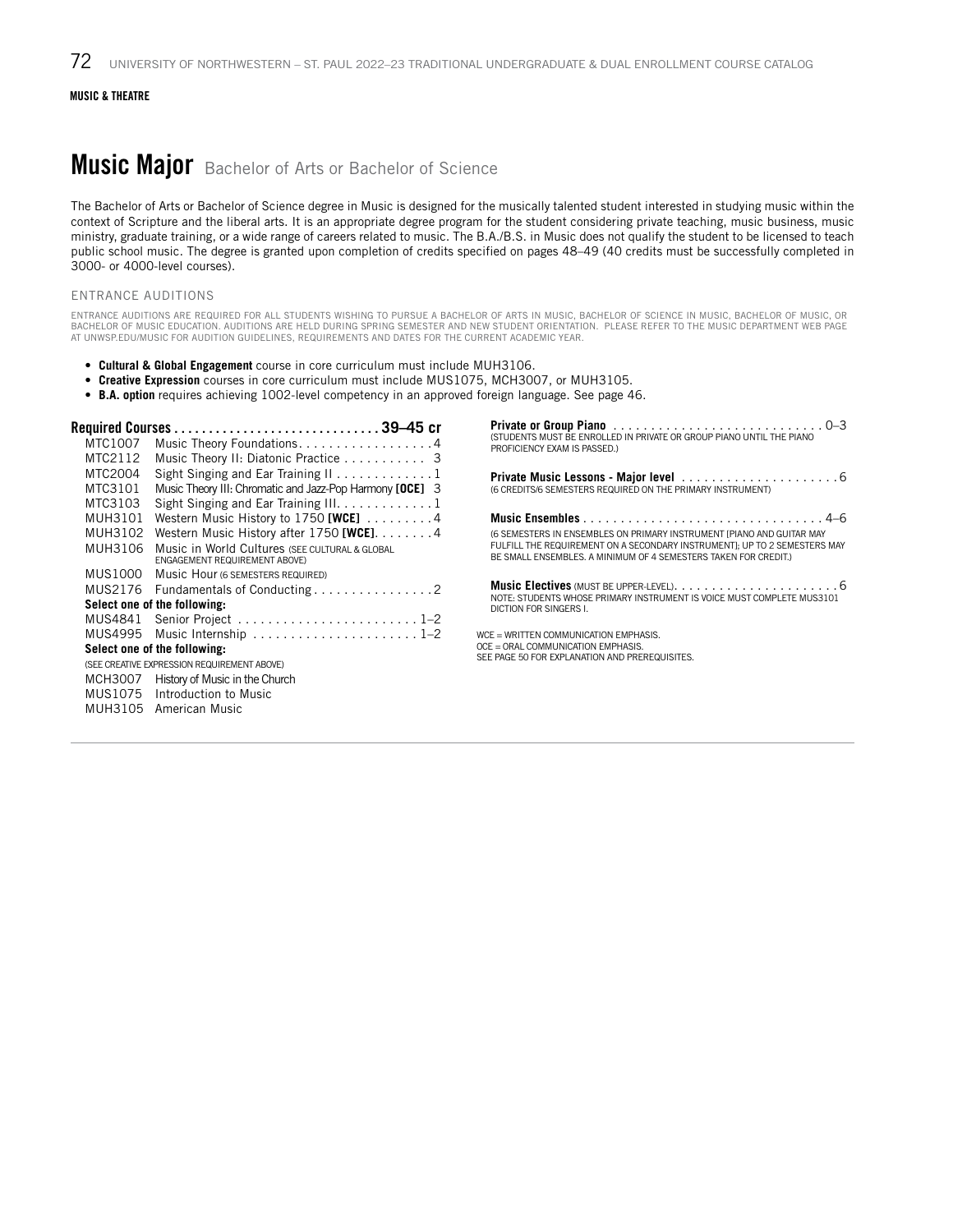## **Music Major** Bachelor of Science

### Music Ministry Emphasis

The Bachelor of Science in Music with an emphasis in Music Ministry is designed for the musically talented student with a passion for worship leading and church ministry. The B.S. in Music Ministry does not qualify the student to be licensed to teach public school music. The degree is granted upon completion of credits specified on pages 48–49 (40 credits must be successfully completed in 3000- or 4000-level courses).

**Recommended Double Major** The Bachelor of Science in Music with an emphasis in Music Ministry major works well as a double major with a B.S. in Ministry with a Worship and Creative Arts concentration or a B.S. in Youth Studies with a Worship and Creative Arts concentration. See the Chair of the Department of Christian Ministries for details and advising.

#### ENTRANCE AUDITIONS

ENTRANCE AUDITIONS ARE REQUIRED FOR ALL STUDENTS WISHING TO PURSUE A BACHELOR OF ARTS IN MUSIC, BACHELOR OF SCIENCE IN MUSIC, BACHELOR OF MUSIC, OR<br>BACHELOR OF MUSIC EDUCATION. AUDITIONS ARE HELD DURING SPRING SEMESTER AND

- **• Cultural & Global Engagement** course in core curriculum must include MUH3106.
- **• Creative Expression** courses in core curriculum must include MCH3007.

| Music Core |                                                                                 |
|------------|---------------------------------------------------------------------------------|
| MCH3007    | History of Music in the Church<br>(SEE CREATIVE EXPRESSION REQUIREMENT ABOVE)   |
| MTC1007    | Music Theory Foundations4                                                       |
| MTC2112    | Music Theory II: Diatonic Practice 3                                            |
| MTC2004    | Sight Singing and Ear Training $11, 1, 1, 1, 1, 1, 1, 1$                        |
| MTC3101    | Music Theory III: Chromatic and Jazz-Pop Harmony [OCE] 3                        |
| MTC3103    | Sight Singing and Ear Training III. 1                                           |
| MUH3106    | Music in World Cultures (SEE CULTURAL & GLOBAL<br>ENGAGEMENT REQUIREMENT ABOVE) |
| MUS1000    | Music Hour (6 SEMESTERS REQUIRED)                                               |
|            | Select one of the following:                                                    |
| MUH3101    | Western Music History to 1750 [WCE] $\dots \dots$                               |
| MUH3102    | Western Music History after $1750$ [WCE]. 4                                     |
|            |                                                                                 |
| MCH3125    |                                                                                 |
| MCH3216    |                                                                                 |
| MCH4315    |                                                                                 |
| MCH4995    | Music Ministry Internship 2                                                     |
| MIN1007    | Ministry Foundations 4                                                          |
| MIN3216    |                                                                                 |
| MUS2176    | Fundamentals of Conducting recommended as an elective                           |
|            |                                                                                 |

Music Performance. . . . . . . . . . . . . . . . . . . . . . . . . . . . . **10–15 cr Private or Group Piano. . 0–3** (STUDENTS MUST BE ENROLLED IN PRIVATE OR GROUP PIANO UNTIL THE PIANO PROFICIENCY EXAM IS PASSED.)

**MUP Private Applied Lessons - Major/Secondary Level . . . . . . . . . . 6**<br>(MINIMUM OF 4 CREDITS/SEMESTERS ON A PRIMARY INSTRUMENT/VOICE MAJOR LEVEL. MUST PASS MUSIC MAJOR PROGRESS INTERVIEW PROFICIENCY LEVEL. INSTRUMENTAL MAJORS MAY HAVE 2 CREDITS/SEMESTERS OF PRIVATE APPLIED VOICE LESSONS. VOICE MAJORS MAY HAVE 2 CREDITS/SEMESTERS OF PRIVATE APPLIED LESSONS ON A SECONDARY INSTRUMENT.)

**MEN30XX Music Ensembles. . 4–6** (6 SEMESTERS IN ENSEMBLES ON PRIMARY INSTRUMENT [PIANO AND GUITAR MAY FULFILL THE REQUIREMENT ON A SECONDARY INSTRUMENT]; UP TO 2 SEMESTERS MAY BE SMALL ENSEMBLES. A MINIMUM OF 4 SEMESTERS TAKEN FOR CREDIT.)

NOTE: STUDENTS WHOSE PRIMARY INSTRUMENT IS VOICE MUST COMPLETE MUS3101.

WCE = WRITTEN COMMUNICATION EMPHASIS. OCE = ORAL COMMUNICATION EMPHASIS.

SEE PAGE 50 FOR EXPLANATION AND PREREQUISITES.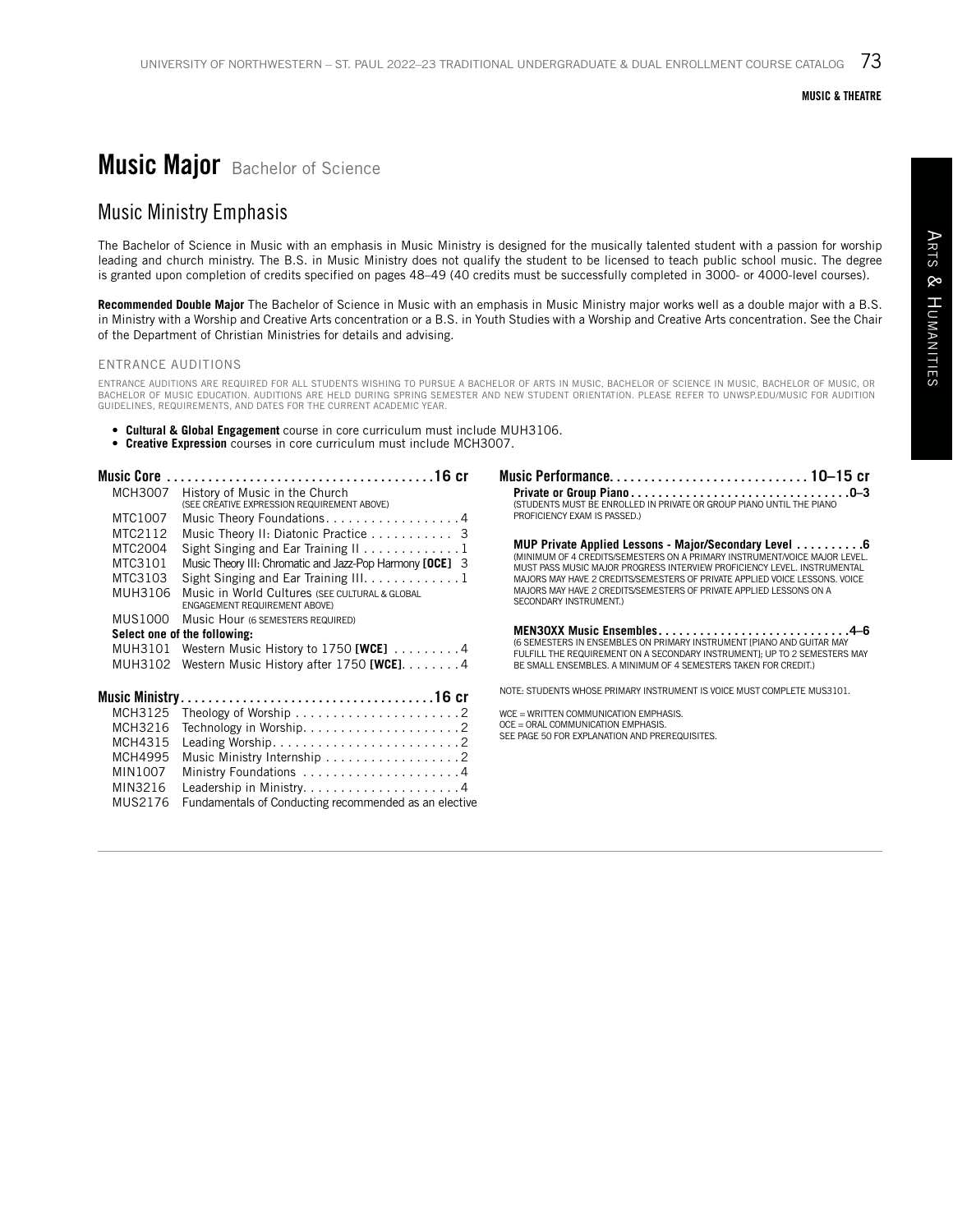### **Music Education Major** Bachelor of Music Education

The Music Education major is designed to prepare students to teach music in grades K–12 in private or public schools. The degree is granted upon completion of credits specified on pages 48–49 (40 credits must be successfully completed in 3000- or 4000-level courses) and demonstration of prescribed competencies and proficiencies. Due to the number of credits required, the music education degree normally takes 4 1/2 years to complete. See also pages 109–113 and 121–122.

#### ENTRANCE AUDITIONS

ENTRANCE AUDITIONS ARE REQUIRED FOR ALL STUDENTS WISHING TO PURSUE A BACHELOR OF ARTS IN MUSIC, BACHELOR OF SCIENCE IN MUSIC, BACHELOR OF MUSIC, OR BACHELOR OF MUSIC EDUCATION. B.M.E. INSTRUMENTAL MAJORS MUST HAVE A STANDARD BAND OR ORCHESTRAL INSTRUMENT OR PIANO AS THEIR MAJOR INSTRUMENT. FOR EXAMPLE, THIS EXCLUDES GUITAR. MUSIC EDUCATION MAJORS WHOSE PRIMARY INSTRUMENT IS PIANO MUST AUDITION ON BOTH PIANO AND THEIR SECONDARY INSTRUMENT/ VOICE. AUDITIONS ARE HELD DURING SPRING SEMESTER AND NEW STUDENT ORIENTATION. PLEASE REFER TO UNWSP.EDU/MUSIC FOR AUDITION GUIDELINES, REQUIREMENTS, AND DATES FOR THE CURRENT ACADEMIC YEAR.

- **Cultural & Global Engagement** requirement in core curriculum must include EDU3209, 3209L, and 3225.
- **Creative Expression** courses in core curriculum must include MUH3105 and MUH3106.
- **Scientific & Quantitative Literacy** social science course in core curriculum: PSY2108.

#### **Grades**

All coursework in the major, both music and education, must be passed with a grade of C or above.

**Note:** See also Teacher Education Program requirements (pages 109–113).

|                 |                                                                                             |         | Music Core 32-38 cr                                                       |
|-----------------|---------------------------------------------------------------------------------------------|---------|---------------------------------------------------------------------------|
| EDU2215         |                                                                                             | MTC1007 | Music Theory Foundations. 4                                               |
|                 | EDU2215L Educational Foundations Lab. 0                                                     | MTC2112 | Music Theory II: Diatonic Practice 3                                      |
| EDU3209         | Human Relations in a Cross-Culturally Diverse                                               | MTC2004 | Sight Singing and Ear Training $1, \ldots, \ldots, \ldots, 1$             |
|                 | World (SEE CULTURAL & GLOBAL ENGAGEMENT                                                     | MTC3101 | Music Theory III: Chromatic and Jazz-Pop Harmony [OCE] 3                  |
|                 | <b>REQUIREMENT ABOVE)</b>                                                                   | MTC3102 | Music Theory IV: Practices after 1875 3                                   |
| EDU3209L        | Human Relations Lab (SEE CULTURAL & GLOBAL<br>ENGAGEMENT REQUIREMENT ABOVE)                 | MTC3103 | Sight Singing and Ear Training $III \dots \dots \dots \dots 1$            |
| EDU3215         | Educational Psychology2                                                                     | MTC3104 | Sight Singing and Ear Training $IV \ldots \ldots \ldots \ldots 1$         |
| EDU3217         |                                                                                             | MUH3101 | Western Music History to 1750 [WCE]. $\dots \dots \dots 4$                |
| EDU3225         | School Health and Drug Problems 2<br>Educating Multilingual Learners (SEE CULTURAL & GLOBAL | MUH3102 | Western Music History after 1750 [WCE]. 4                                 |
|                 | <b>ENGAGEMENT REQUIREMENT ABOVE)</b>                                                        | MUH3105 | American Music                                                            |
| EDU3235         | Instructional Foundations [WCE]. $\ldots \ldots \ldots \ldots$                              |         | (SEE CREATIVE EXPRESSION REQUIREMENT ABOVE)                               |
| EDU3285         | Educating Diverse Learners 2                                                                | MUH3106 | Music in World Cultures                                                   |
| <b>EDU3285L</b> | Educating Diverse Learners Lab 0                                                            |         | (SEE CREATIVE EXPRESSION REQUIREMENT ABOVE)                               |
| EDU3255         |                                                                                             | MUS1000 | Music Hour (5 SEMESTERS REQUIRED)                                         |
| EDU3301         | Instructional Technology   1                                                                | MUS2176 | Fundamentals of Conducting 2                                              |
| EDU3302         | Instructional Technology II 1                                                               |         |                                                                           |
| EDU4415         | Education Ethics [OCE] $\ldots \ldots \ldots \ldots \ldots \ldots$                          |         | (8 SEMESTERS IN ENSEMBLES ON PRIMARY INSTRUMENT IPIANO AND GUITAR MAY     |
| EDU4835         | Seminar in Professional Issues. 1                                                           |         | FULFILL THE REQUIREMENT ON A SECONDARY INSTRUMENT]; UP TO 2 SEMESTERS MAY |
|                 |                                                                                             |         | BE SMALL ENSEMBLES. A MINIMUM OF 6 SEMESTERS TAKEN FOR CREDIT.)           |
|                 | <b>Student Teaching in Music Education-Elementary</b>                                       |         |                                                                           |
|                 | EDU4935 Vocal and Classroom or                                                              |         |                                                                           |
|                 | EDU4937 Instrumental and Classroom7                                                         |         | ENROLLED IN PRIVATE OR GROUP PIANO UNTIL THE PIANO PROFICIENCY EXAM IS    |
|                 |                                                                                             |         | PASSED. PRIMARY INSTRUMENT PIANO STUDENTS MUST BE ENROLLED IN PRIVATE     |
|                 | <b>Student Teaching in Music Education-Secondary</b>                                        |         | PIANO LESSONS UNTIL THE PIANO PROFICIENCY EXAM IS PASSED.)                |
|                 | EDU4936 Vocal and Classroom or                                                              |         | WCE = WRITTEN COMMUNICATION EMPHASIS.                                     |
|                 | EDU4938 Instrumental and Classroom7                                                         |         | OCE = ORAL COMMUNICATION EMPHASIS.                                        |

OCE = ORAL COMMUNICATION EMPHASIS. SEE PAGE 50 FOR EXPLANATION AND PREREQUISITES.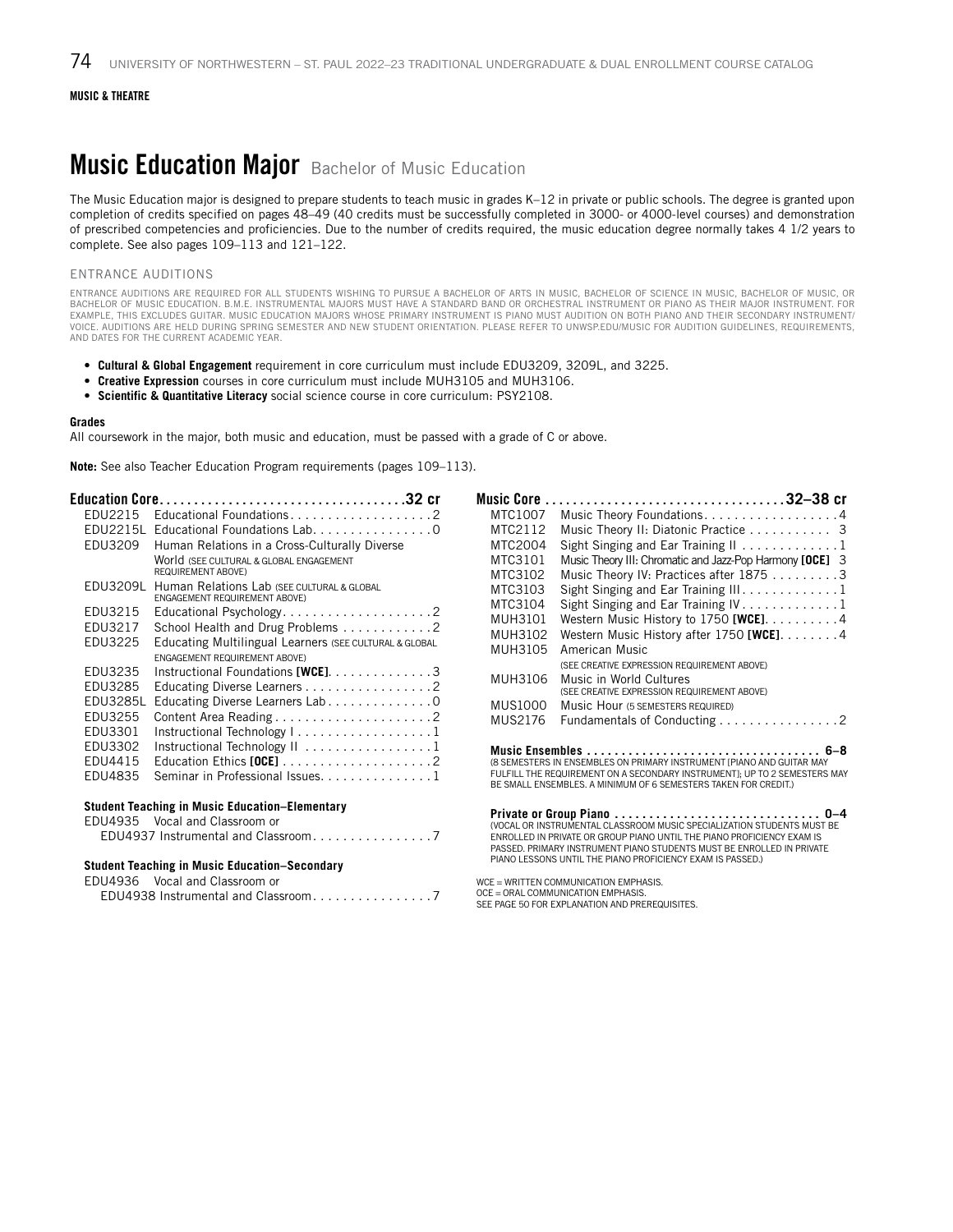### Students select one of the following specializations:

|--|--|

| MUS3101        |                                                                    |
|----------------|--------------------------------------------------------------------|
| MUS3102        | Diction for Singers $1, \ldots, \ldots, \ldots, \ldots, \ldots, 1$ |
| <b>MUS3277</b> |                                                                    |
| MUS4401        |                                                                    |
|                | MUP2100, 3100 Private Voice - Major 8                              |
| MUP4695        |                                                                    |
| MUF3270        | Instrumental Methods Overview 1                                    |
| MUE3601V       | Music Education Field Experience - Elementary Vocal. O             |
| MUE3602V       | Music Education Field Experience - Secondary Vocal . O             |
| MUE4355        | Elementary and Middle School                                       |
|                | Music Methods (Grades K-8)4                                        |
| MUE4365        | Secondary Choral and General Music Methods. 3                      |
| MTC4209        |                                                                    |
|                |                                                                    |

### Instrumental and Classroom Music Specialization . . . . . . . . . . . . . . . . . . . . . . . . . . . . . . . . . 23–27 cr

|          | MUS3277 Advanced Conducting2                                           |
|----------|------------------------------------------------------------------------|
| MUP1001  | Class Voice Lor                                                        |
|          | MUP2107 Private Voice - Secondary. 1                                   |
|          | MUP21XX, 31XX Private Instrument - Major 7                             |
|          |                                                                        |
|          | MUE36011 Music Education Field Experience - Elementary                 |
|          | Instrumental $\ldots \ldots \ldots \ldots \ldots \ldots \ldots \ldots$ |
| MUE36021 | Music Education Field Experience - Secondary                           |
|          |                                                                        |
| MUF4355  | Elementary and Middle School Music Methods                             |
|          | $(Grades K-8)$ 4                                                       |
| MUE4375  |                                                                        |
| MUE4376  |                                                                        |
| MUE4377  |                                                                        |
| MUE4378  |                                                                        |
| MUE4379  | Band/Orchestra and General Music Methods 3                             |
| MTC4207  |                                                                        |
|          |                                                                        |

|          | Emphasis: Vocal with Primary Instrument Piano27 cr     |
|----------|--------------------------------------------------------|
| MUS3101  |                                                        |
| MUS3102  |                                                        |
| MUS3277  |                                                        |
| MUS4401  | Vocal Pedagogy   2                                     |
| MUP2107  | Private Voice - Secondary*4                            |
|          | MUP2110, 3110 Private Piano - Major. 7                 |
| MUP4695  |                                                        |
| MUF3270  | Instrumental Methods Overview 1                        |
| MUE3601V | Music Education Field Experience - Elementary Vocal. O |
| MUE3602V | Music Education Field Experience - Secondary Vocal . O |
| MUE4355  | Elementary and Middle School Music Methods             |
|          | $(Grades K-8)$ 4                                       |
| MUE4365  | Secondary Choral and General Music Methods. 3          |
| MTC4209  |                                                        |

\* A MINIMUM OF 4 SEMESTERS AND UNTIL VOCAL PROFICIENCY IS COMPLETED.

|          | Emphasis: Instrumental with Primary Instrument Piano27 cr              |
|----------|------------------------------------------------------------------------|
|          |                                                                        |
| MUP1001  | Class Voice I or                                                       |
|          | MUP2107 Private Voice - Secondary. 1                                   |
|          | MUP2110, 3110 Private Piano - Major 7                                  |
| MUP21XX  | Applied Music (Secondary) 4                                            |
| MUP4695  |                                                                        |
| MUE36011 | Music Education Field Experience - Elementary                          |
|          | Instrumental $\ldots \ldots \ldots \ldots \ldots \ldots \ldots \ldots$ |
| MUE36021 | Music Education Field Experience - Secondary                           |
|          |                                                                        |
| MUE4355  | Elementary and Middle School Music Methods                             |
|          | $(Grades K-8)$ 4                                                       |
| MUE4375  |                                                                        |
| MUE4376  |                                                                        |
| MUE4377  |                                                                        |
| MUE4378  |                                                                        |
| MUE4379  | Band/Orchestra and General Music Methods 3                             |
| MTC4207  |                                                                        |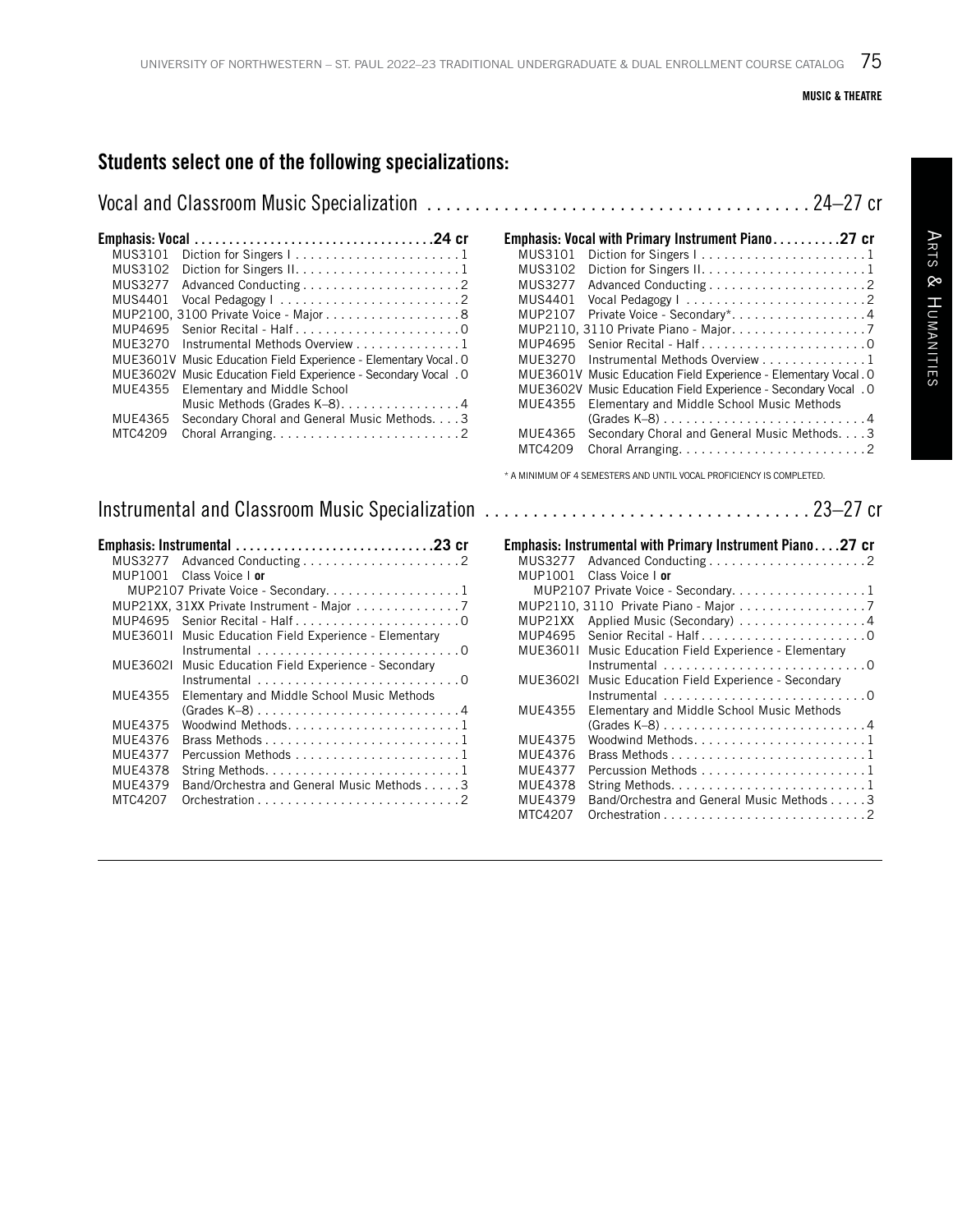### **Music Performance Major** Bachelor of Music

The Bachelor of Music in Music Performance is a professional degree for the musically talented student interested in a highly intensive, in-depth study of music within the context of Scripture and the liberal arts. In addition to the music credits, the degree also includes core curriculum courses to round out one's studies. It is an appropriate degree for students considering performing careers, graduate studies, private teaching, composing and arranging, or other music-related professions. The Bachelor of Music in Music Performance does not qualify the student to be licensed to teach public school music. The degree is granted upon completion of credits specified on pages 48–49 (40 credits must be successfully completed in 3000- or 4000-level courses).

#### ENTRANCE AUDITIONS

ENTRANCE AUDITIONS ARE REQUIRED FOR ALL STUDENTS WISHING TO PURSUE A BACHELOR OF ARTS IN MUSIC, BACHELOR OF SCIENCE IN MUSIC, BACHELOR OF MUSIC, OR BACHELOR OF MUSIC EDUCATION. AUDITIONS ARE HELD DURING SPRING SEMESTER AND NEW STUDENT ORIENTATION. PLEASE REFER TO UNWSP.EDU/MUSIC FOR AUDITION GUIDELINES, REQUIREMENTS, AND DATES FOR THE CURRENT ACADEMIC YEAR.

#### **Concentration Areas**

Bassoon, Cello, Clarinet, Euphonium, Flute, Guitar, Harp, French Horn, Oboe, Percussion, Piano, Saxophone, String Bass, Trombone, Trumpet, Tuba, Viola, Violin, Voice.

- **Cultural & Global Engagement** course in core curriculum must include MUH3106.
- **Creative Expression** courses in core curriculum must include MUS1075, MCH3007, or MUH3105.

| Music Core |                                                          |
|------------|----------------------------------------------------------|
| MTC1007    | Music Theory Foundations. 4                              |
| MTC2112    | Music Theory II: Diatonic Practice 3                     |
| MTC2004    | Sight Singing and Ear Training II 1                      |
| MTC3101    | Music Theory III: Chromatic and Jazz-Pop Harmony [OCE] 3 |
| MTC3102    | Music Theory IV: Practices after 1875 3                  |
| MTC3103    | Sight Singing and Ear Training III. 1                    |
| MTC3104    | Sight Singing and Ear Training IV. 1                     |
| MUH3101    | Western Music History to 1750 [WCE] 4                    |
| MUH3102    | Western Music History after 1750 [WCE]. 4                |
| MUH3106    | Music in World Cultures (SEE CULTURAL & GLOBAL           |
|            | ENGAGEMENT REQUIREMENT ABOVE)                            |
| MUS1000    | Music Hour (8 SEMESTERS REQUIRED)                        |
| MUS2176    | Fundamentals of Conducting 2                             |
|            | Select one of the following:                             |
| MCH3007    | History of Music in the Church                           |
| MUH3105    | American Music                                           |
| MUS1075    | Introduction to Music                                    |
|            | (SEE CREATIVE EXPRESSION REQUIREMENT ABOVE)              |
|            |                                                          |

**Music Ensembles**. 6–8 (8 SEMESTERS IN ENSEMBLES ON PRIMARY INSTRUMENT [PIANO AND GUITAR MAY FULFILL THE REQUIREMENT ON A SECONDARY INSTRUMENT]; UP TO 2 SEMESTERS MAY BE SMALL ENSEMBLES. VOCAL SPECIALIZATION–1 SEMESTER OF OPERA WORKSHOP REQUIRED. A MINIMUM OF 6 SEMESTERS TAKEN FOR CREDIT.)

**Private or Group Piano**. 0–4 (VOCAL STUDENTS MUST BE ENROLLED IN PRIVATE OR GROUP PIANO UNTIL THE PIANO PROFICIENCY EXAM IS PASSED. INSTRUMENTAL STUDENTS MUST BE ENROLLED IN PRIVATE OR GROUP PIANO UNTIL THE PIANO PROFICIENCY EXAM IS PASSED OR MUP2011 IS PASSED WITH A C- OR BETTER. PIANO STUDENTS MUST BE ENROLLED IN PRIVATE PIANO LESSONS UNTIL THE PIANO PROFICIENCY EXAM IS PASSED.)

#### WCE = WRITTEN COMMUNICATION EMPHASIS.

OCE = ORAL COMMUNICATION EMPHASIS.

SEE PAGE 50 FOR EXPLANATION AND PREREQUISITES.

#### Select one of the following specializations:

| MTC4305        |                                                                   |  |
|----------------|-------------------------------------------------------------------|--|
|                | MUP2100, 3100, 4100 Private Voice - Major 14                      |  |
| MUP3695        |                                                                   |  |
| MUP4696        |                                                                   |  |
| MUS3101        | Diction for Singers I1                                            |  |
| MUS3102        |                                                                   |  |
| <b>MUS3277</b> |                                                                   |  |
| MUS4401        | Vocal Pedagogy   2                                                |  |
| MUS4402        | Vocal Pedagogy II2                                                |  |
|                |                                                                   |  |
|                | Instrumental Performance Specialization 31 cr                     |  |
| MTC4207        |                                                                   |  |
| MTC4305        |                                                                   |  |
| MUL4345        | Instrumental Literature - Major Instrument 2                      |  |
|                | MUP21XX, 31XX, 41XX, Private Instrument - Major 14                |  |
| MUP3695        |                                                                   |  |
| MUP4696        |                                                                   |  |
| MUS3277        |                                                                   |  |
|                |                                                                   |  |
|                | Select one of the following:                                      |  |
| MUE3270        | Instrumental Methods Overview 1                                   |  |
| MUE4375        |                                                                   |  |
| MUE4376        |                                                                   |  |
| MUE4377        |                                                                   |  |
| <b>MUE4378</b> |                                                                   |  |
|                | Piano Performance Specialization 30 cr                            |  |
| MTC4305        |                                                                   |  |
| MUL4315        |                                                                   |  |
| MUS3215        |                                                                   |  |
| MUP3216        |                                                                   |  |
|                | MUP2110, 3110, 4110 Private Piano - Major. 14                     |  |
| MUP3695        |                                                                   |  |
| MUP4696        | Senior Recital - Full $\ldots, \ldots, \ldots, \ldots, \ldots, 1$ |  |
|                |                                                                   |  |
|                |                                                                   |  |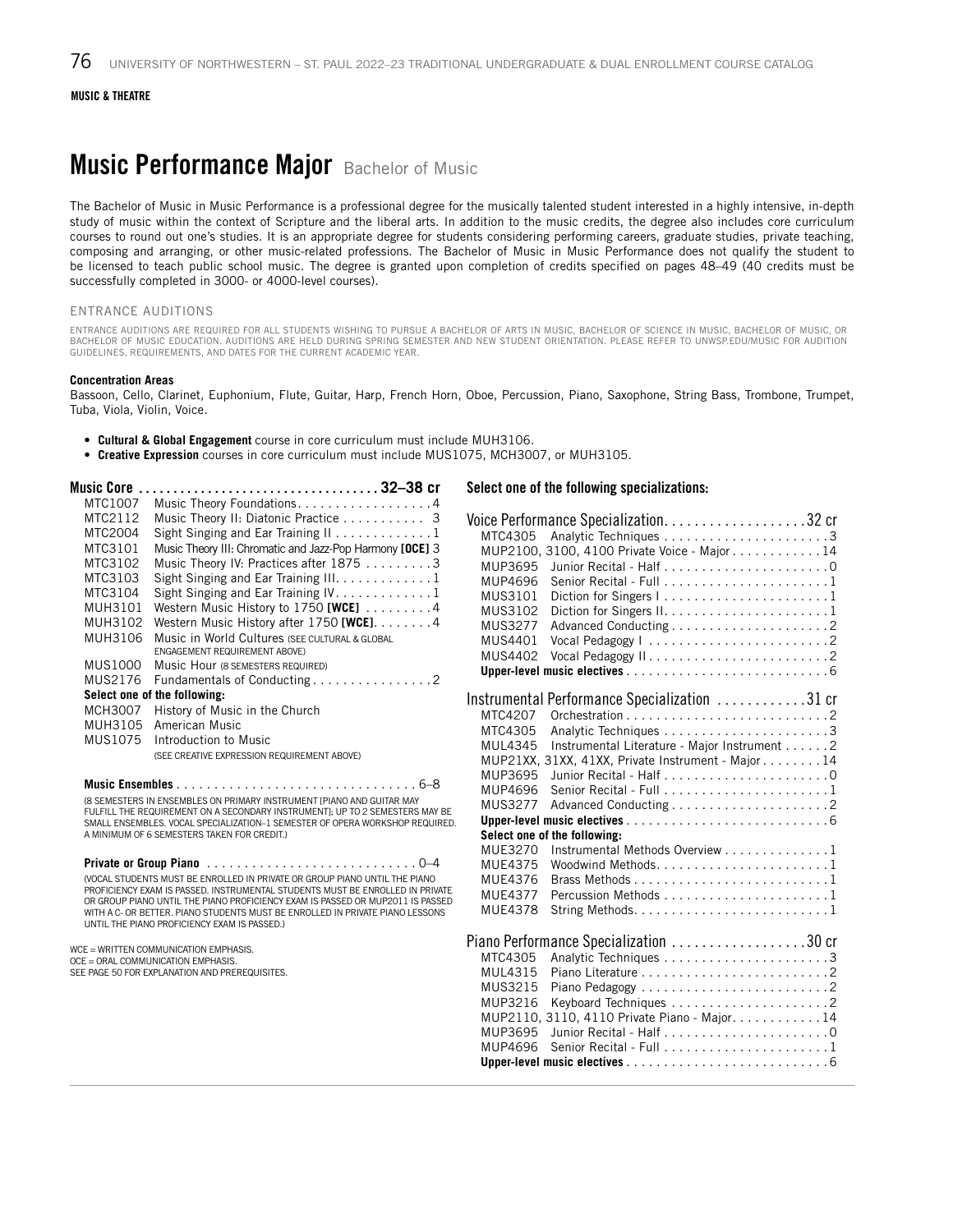Required Courses: MTC1007, 2004, 2112; MUP2165 (three semesters of lessons), 2365 (one semester of lessons); MUS4841; 2-3 credits selected from (not already required for student's degree; BA/BS Music select 3 credits; other degrees 2 credits): MUE4375, 4376, 4377, 4378; MUP2107, 2110; 2 credits selected from (not already required for student's degree): MTC4207 or 4209. Zero credits in MEN3XXX (2 semesters of music ensembles on primary instrument/voice). Zero credits MUS1000 (2 semesters). MUS1075 or MUH3105 (Creative Expression in the core curriculum).

Required Courses: MTC1007; MUS1000 (2 semesters required); MUS1075 or MUH3105; four semesters (4 credits) of minor level lessons on primary instrument/voice; four semesters of music ensembles on primary instrument/voice with a minimum of two semesters taken for credit; 4 credits of music electives (may include any music course with a MCH, MEN, MTC, MUH, MUL, MUP, or MUS prefix). Maximum of 2 credits of MEN courses and a maximum 2 credits of MUP courses counted in this category.

• **Creative Expression** courses in core curriculum must include MUS1075 or MUH3105.

Required Courses: MEN3XXX (2 semesters of music ensembles on primary instrument/voice); MEP1012; MTC1007, 2004, 2112; MUP2225 (4 semesters of minor-level Private Songwriting lessons); MUS1000 (2 semesters), 1075, or MUH3105 (Creative Expression in the core curriculum).